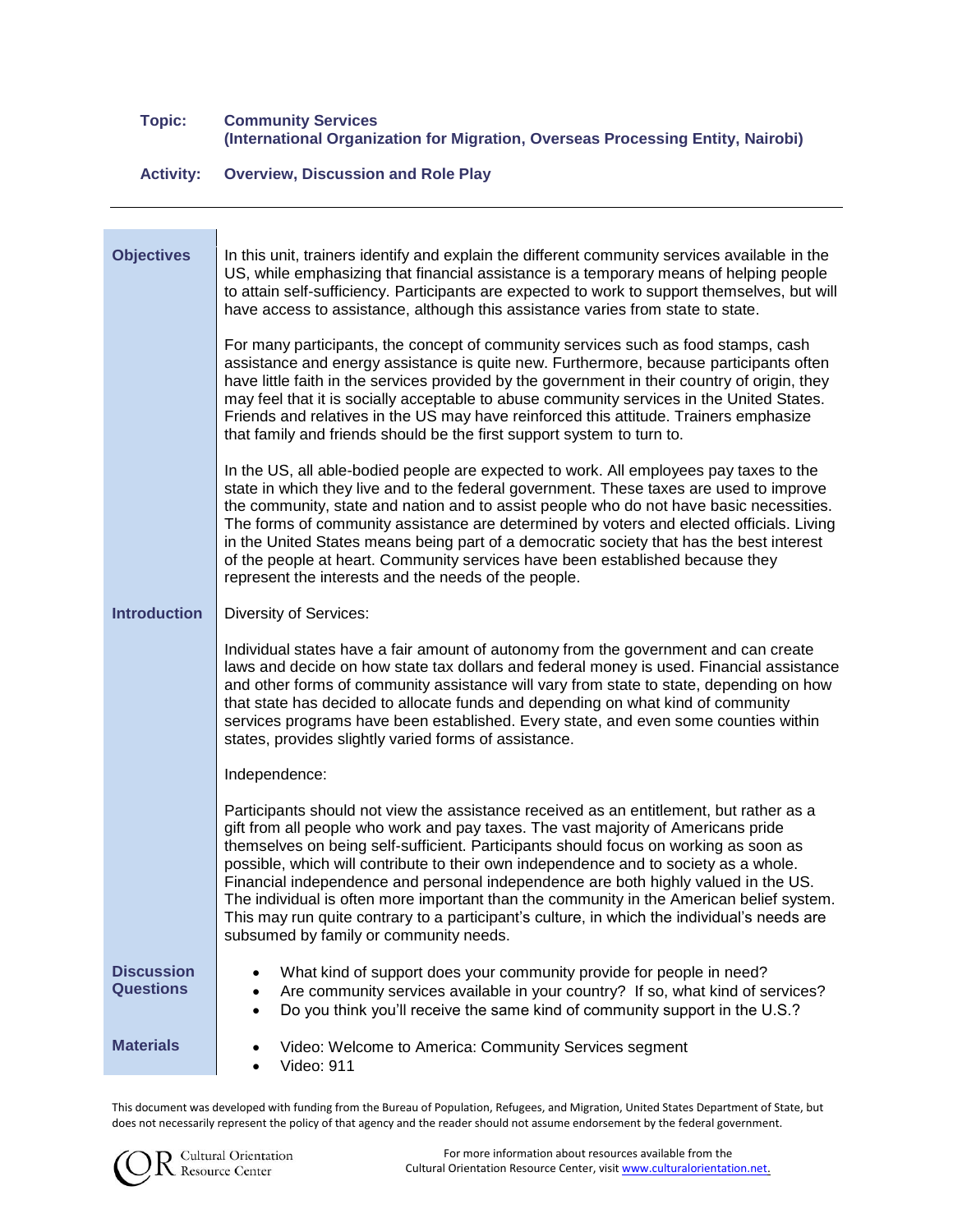|                   | Medicaid card<br>Food stamps<br>$\bullet$<br>Social Security Card                                                 |
|-------------------|-------------------------------------------------------------------------------------------------------------------|
| <b>Practice</b>   | Discuss the teaching points with participants.                                                                    |
|                   | Participants role-play various situations in which emergency numbers or community<br>2.<br>services are used.     |
| <b>Evaluation</b> | What kind of community services, either formal or informal, exist within class<br>٠<br>participants' communities? |

# **Teaching Points**

# **General Presentation**

In addition to resettlement agencies, there are other federal and community agencies that help people to help themselves. Most community service programs are available to all Americans, but some services may be provided exclusively to newly arrived refugees. These services are usually administered on a local level and can vary greatly according to location. Refugees will receive more specific information on community services from their resettlement agency. The social security card is a prerequisite for receiving most forms of assistance. The resettlement agency assists refugees in applying for the social security card immediately upon, or very soon after arrival.

# **Food Stamps**

Food stamps are a federally funded program to provide adequate nutrition to people with low incomes. Refugees may apply for food stamps at a designated local government office. Resettlement agencies can assist in this application process. The amount of food assistance received is based on family size and income. Food stamps can be used to purchase food items only.

# **Cash Assistance Programs**

All states have some form of cash assistance program, designed to assist people who cannot secure employment. Refugee Cash Assistance (RCA) is the main cash assistance program for single refugees or people with grown children. Temporary Aid to Needy Families (TANF) is a federally funded program for parents with children. These programs are administered on a local level and thus differ between communities. Program names may vary from state to state. Cash assistance programs are limited to a number of months, and many have additional requirements, such as active participation in a job search or regular attendance at a skills training program. Trainers should keep in mind that all refugees will have a different experience with cash assistance programs and thus trainers should only answer questions relating to cash assistance in a general way. In the US, it is not considered proper to receive cash assistance if you are a healthy person capable of work.

# **Supplemental Security Income**

SSI is a federal program for people 65 and over or who are blind or disabled. Refugees who meet SSI eligibility requirements may apply at the local social security office. This assistance is limited to seven years for non-citizens, an important reminder for refugees to become citizens as soon as possible.

This document was developed with funding from the Bureau of Population, Refugees, and Migration, United States Department of State, but does not necessarily represent the policy of that agency and the reader should not assume endorsement by the federal government.



**Cultural Orientation** Resource Center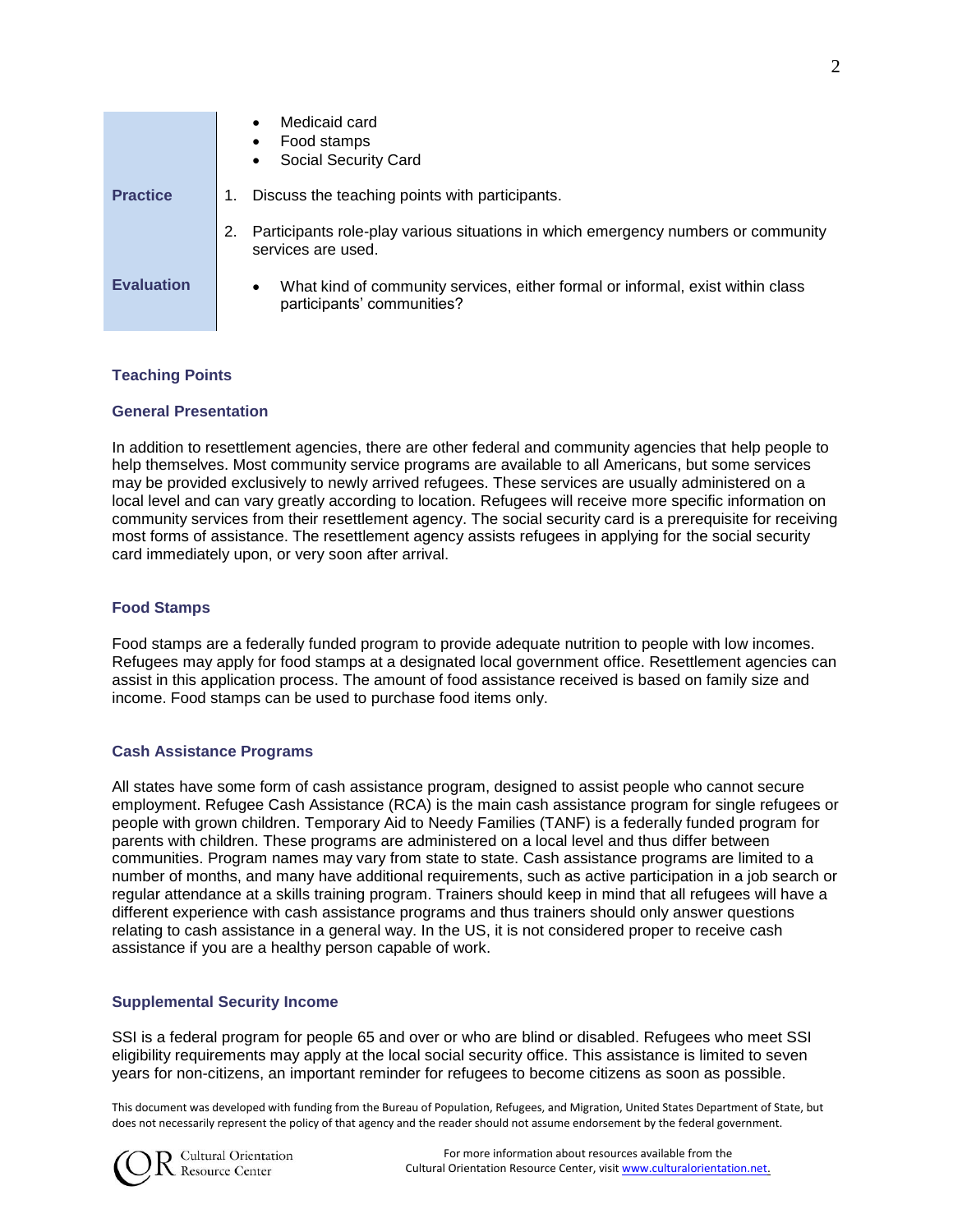## **Medicaid**

Newly arrived refugees are eligible for government-sponsored medical assistance called Medicaid, or sometimes called Refugee Medical Assistance (RMA). This medical coverage will last for a maximum of eight months, after which refugees will be responsible for covering their own medical costs.

## **Medicare**

Refugees aged 65 or older are eligible to receive medical assistance under Medicare, a governmentsponsored program that can benefit the elderly for many years.

### **Energy Assistance**

There are federal programs that help low-income earners to pay for heating expenses. As with food stamps, applicants must complete forms at a designated local government office.

### **Social Service Agencies**

Social service agencies provide a variety of services to the community as a whole, including refugees. These agencies generally assist people with special needs such as low-income families and people with disabilities.

### **Police**

The police are responsible for enforcing the law and ensuring public safety. Any negative experiences refugees may have had with police in their native country or country of asylum should not influence behavior towards police in the US. Trainers must explain that police are there to assist the public. Refugees should never offer bribes to police, as it is illegal for police to accept bribes. The salaries of police are paid through taxes.

### **Fire Department and Emergency Medical Services**

These exist in all communities. In an emergency, telephone 911 and tell the operator the nature of the emergency ("police," "fire," or "ambulance") and the location of the emergency. If a refugee cannot explain the problem in English, he or she should say the word "help" or "emergency," and leave the phone off the hook. The open line will indicate the location.

## **Religious Institutions**

Religious institutions often provide services to the needy, including clothing distributions, food distributions and other types of assistance. There are a wide range of churches, mosques, temples and other institutions, which often play an important role in serving the community.

This document was developed with funding from the Bureau of Population, Refugees, and Migration, United States Department of State, but does not necessarily represent the policy of that agency and the reader should not assume endorsement by the federal government.



Cultural Orientation Resource Center